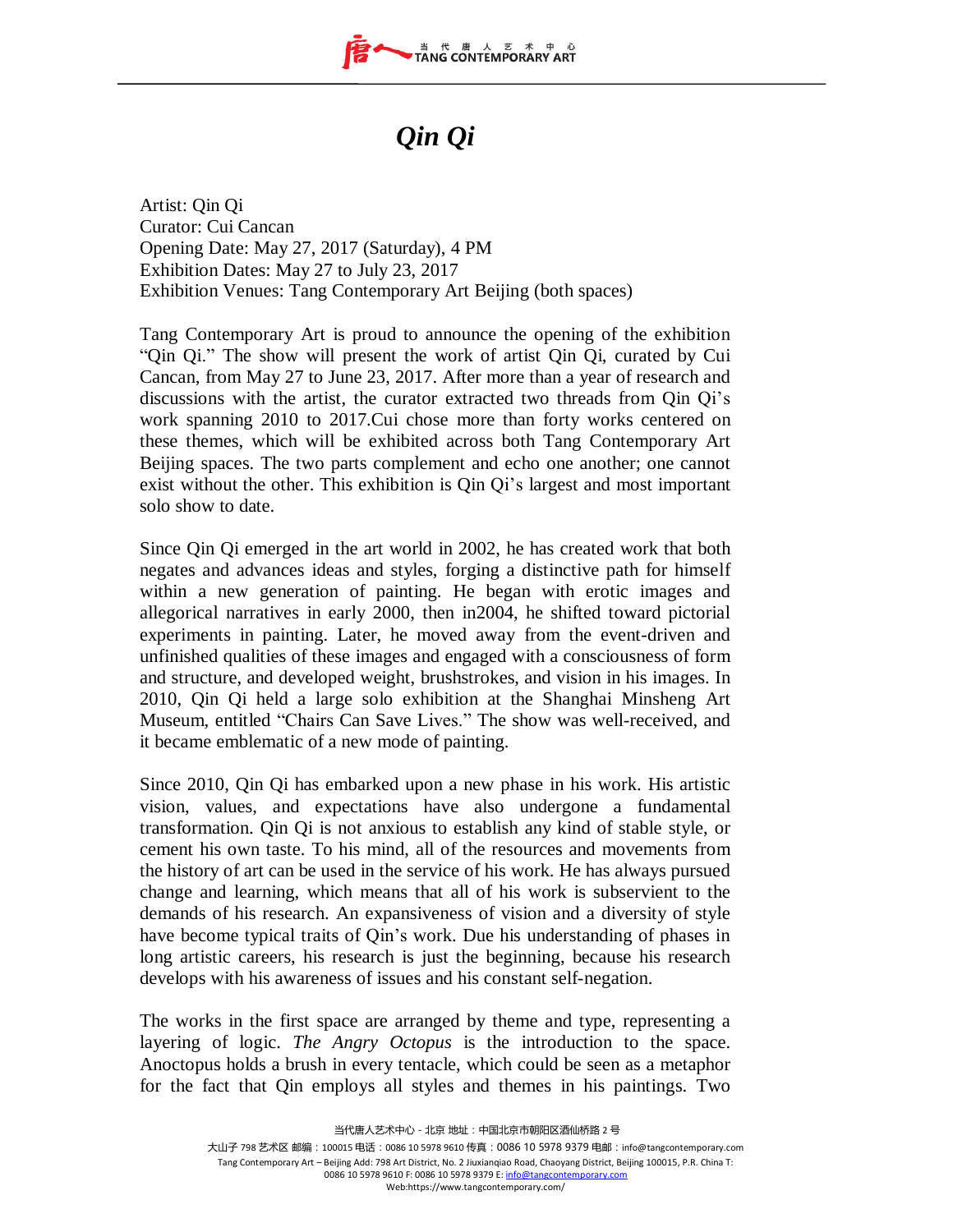

common painting subjects—still-lifes and figures—alternate on the first wall of the main hall. The comparison between the two is interesting, with the thematic links between the still-lifes and the paintbrushes inserted into the bonsai, the practical relationship between the chef and the food as still life, the formal progression of the chef, the goose, and the octopus, the use of the white ground in the entire group of paintings, and the connection between the arrangement of the still-lifes, the wrinkles in the chef's clothing, and the Cubist visual structure. On the opposite wall, six paintings of interior scenes center on another thread in Qin Qi's work, echoing the figures of the goose and the chef from the previous part and juxtaposing the alternating still-lifes and figures in the same image, which gives these subjects a completely new status. An intensely decorative style serves as the backdrop for this series, which points elsewhere due to the various interior scenes and perspectives, and the repeated appearance of bouquets of flowers. On the most important central wall, three similar works featuring traditional academic nudes serve as the axis of the first space, an overall foundation for Qin's study of painting themes, modeling, and pictorial structures. One work featuring an interior with two figures is framed by two single figures to the left and right; they are both separate and a unit, recombined with new figures to make different works. This process of deconstruction and reconstruction is repeated throughout the space. When works with similar elements are juxtaposed, a storyboard effect emerges. These new figural works bring together the two entirely different logics on the left and right walls, logics as different as a long shot and a montage in film. Even if the scene is constantly shifting and fluctuating, the figures, colors, and objects are connected as secrets. They are like a secret key that opens the artist's world. Itis inserted into the paintings, whether covertly or overtly.

In the smaller room, four paintings from the series *Pillar* concentrate and then dissect the process surrounding the series. The works gradually evolve from drafts painted in oil to studies of parts of the composition, then to complete works. In two cases, Qin Qi revised and finished works that he had abandoned. Both the pillars leaning out of a lawn and the trees in a snowy mountain landscape attempt to present the changes that have taken place in his process of research and advancement. Qin shows what he has abandoned and what themes he has continued. In view of an artist's personal history, he asks whether an artist should end up with a style or result, whether research and experimentation are processes intended to uncover a style or concept, and whether the artist must always engage with these issues. In the first space, Qin Qi gives the viewer a sincere answer.

The first space ends with "The Flesh and Spirit of a Painter". A painting with two figures appears once again; a man and a woman are half-lying on wrinkled white sheets. The man is lost in thought, with a dignified expression. The left side of the painting is the hand of a painter, created in 2011. The woman is

大山子 798 艺术区 邮编:100015 电话:0086 10 5978 9610 传真: 0086 10 5978 9379 电邮: info@tangcontemporary.com Tang Contemporary Art – Beijing Add: 798 Art District, No. 2 Jiuxianqiao Road, Chaoyang District, Beijing 100015, P.R. China T: 0086 10 5978 9610 F: 0086 10 5978 9379 E[: info@tangcontemporary.com](mailto:info@tangcontemporary.com) Web:https://www.tangcontemporary.com/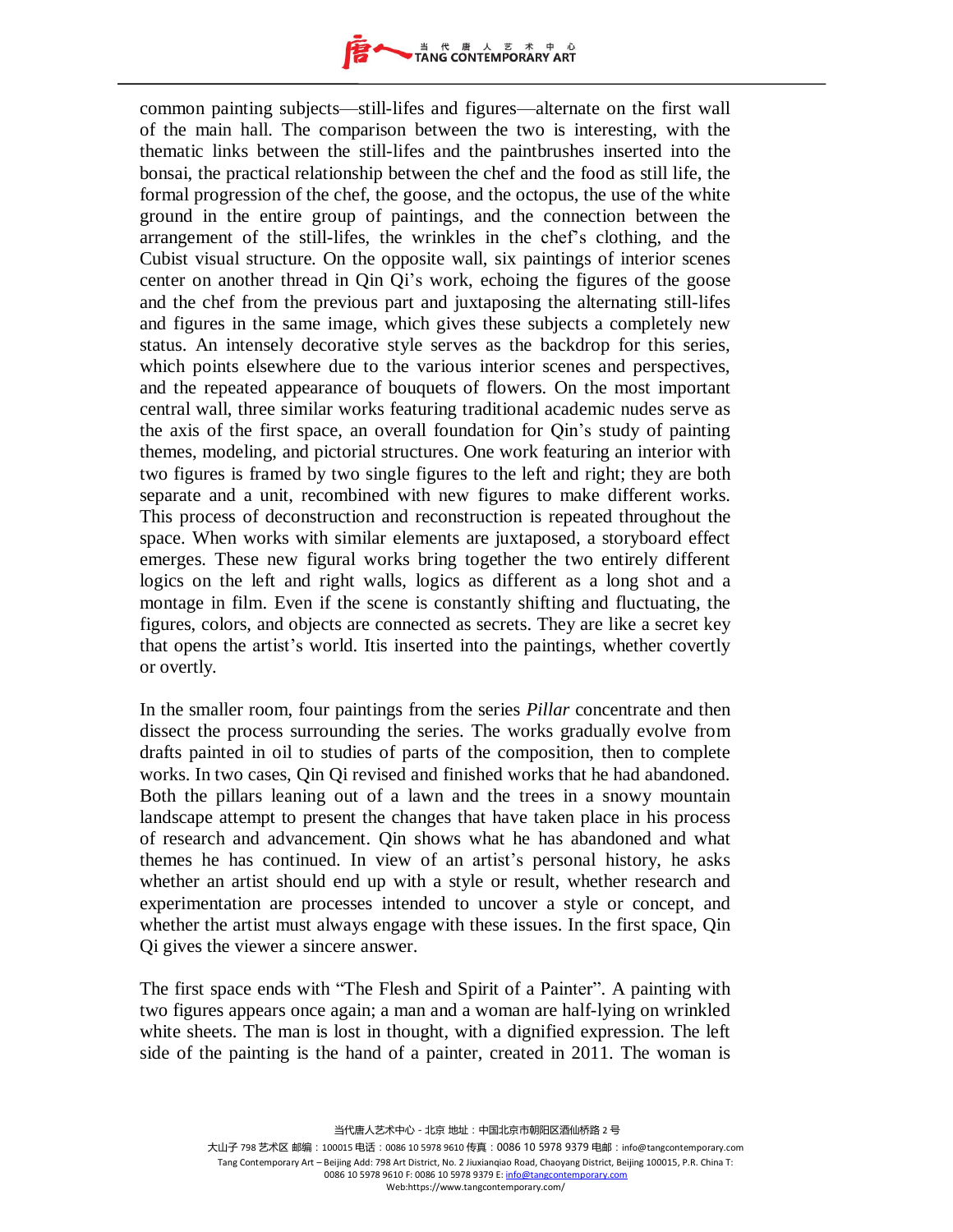

fidgety, wearing an alarmed expression. The right side of the painting is a piece of cut meat, created in 2010.

The second space primarily features Qin's new series of mannered paintings, which is divided into three parts. The threads extracted from these works reflect his research into subject matter, styles, and themes. The space takes one of the artist's *en plein air* sketches in the symbolist style as a prelude, shifting from the first part's tropical sensibility to three paintings with Romantic qualities, in which Qin combines folk themes with Romantic portraiture. These works have the tones and aesthetic methods of regional culture, and he compares and combines personal romantic lives and different ideologies in these paintings. In the second part, intense exotic touches are emphasized and strengthened; repeated forms are presented in a row with different tonal themes. A night-time celebration in Prussian blue lays the foundation for this part, because it connects with the joyous, festive quality from the previous part, which also places the same people against different backgrounds. Ho Chi Minh, surrounded by Degas' dancers, watches everything in the painting, figures with legs crossed or standing. In day and night, desert and sea, wilderness and interior, what were originally irrational relationships are given a new order and fantastical quality.

If the second part stresses the connection and re-placement of manner, style, and figuration, then the third part more explicitly shows the creative methods of Qin Qi's work. During the same creative phase, he studied formal repetition and independent modeling. The first Ho Chi Minh series points to past art historical sources, in that an existing photograph was adapted into a painted scene. The left side is Ho Chi Minh in front of Cézanne's forest. On the right, amidst Gauguin's tropical jungle, the modeling and posture of the figure and the color of the clothing have changed with the scene. The second Ho Chi Minh series brings the change in the picture down to a minimum, such that there are only differences in color between nearly identical images. It somewhat foreshadows the next series of works, which shifts from the repetition of specific forms to the conscious repetition of creative methods, like an echo.

*The Farewell of hats* becomes the final key for this space, but the series also symbolizes the spiritual direction of this exhibition. How should we say goodbye? These four works were finished at different times, but contain nearly identical scenes. Only the slant of the boat, the way the crowd is grouped, or the sky and the perspective have changed noticeably. Thus, changeable clouds and boundless sea are the artist's reference to his own path and vision for the future—how he says goodbye to past experiences, how he constantly takes off hats, how he establishes and overturns self-definitions, and how he drives a long painting career.